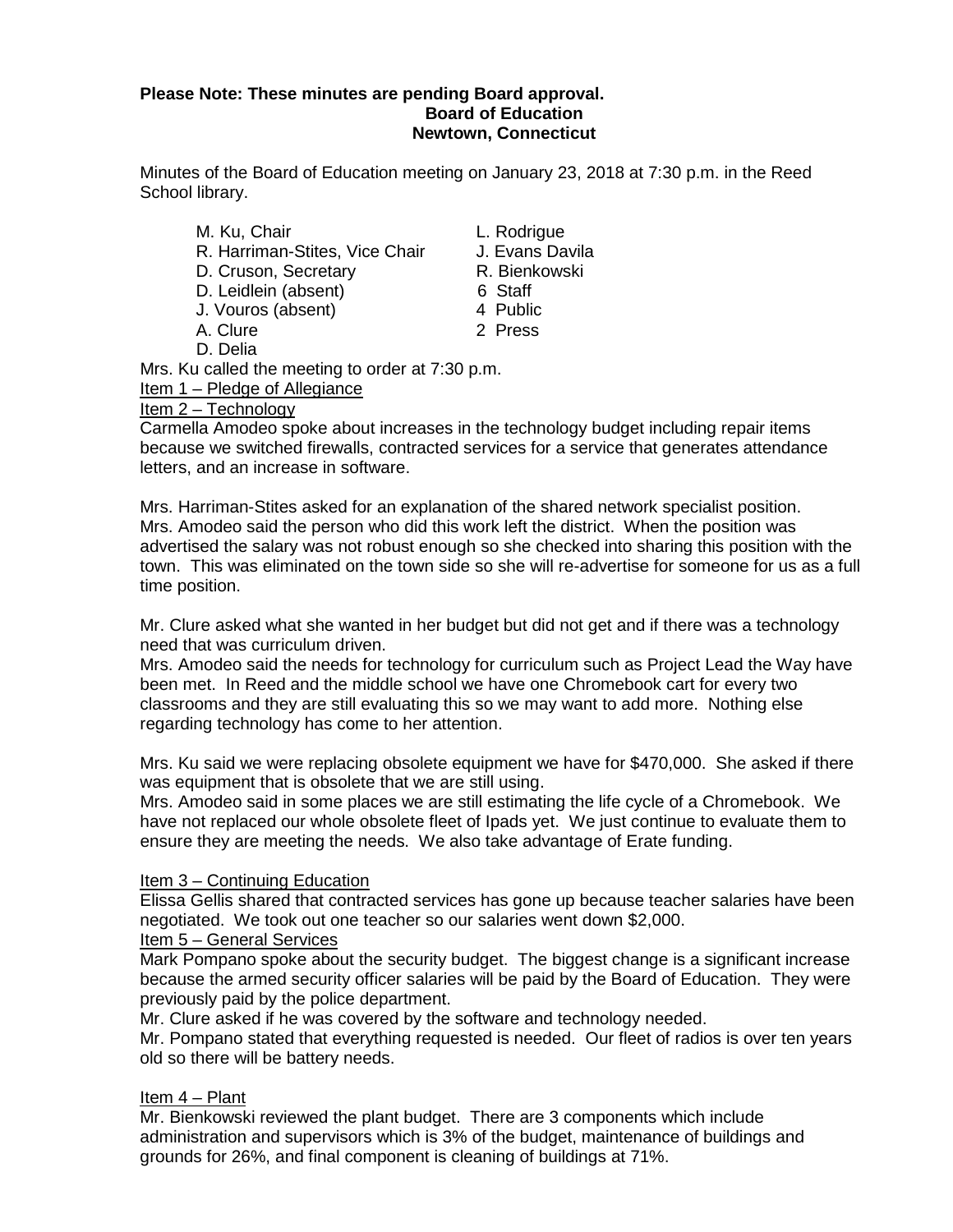Board of Education **Contract Contract Contract Contract Contract Contract Contract Contract Contract Contract Contract Contract Contract Contract Contract Contract Contract Contract Contract Contract Contract Contract Cont** 

Mr. Clure asked about the snow plow used at Sandy Hook School.

Mr. Bienkowski said last year they tried out equipment to throw instead of plow because of the way the parking area was configured. They used it for one year but it didn't work out so Mr. Faiella used a different piece of equipment which works well. We will have to pay for it over three years. Parks and Rec will also use it for snow removal.

Mr. Clure asked if the purchasing agent will offset some costs.

Mr. Bienkowski said that person will also work for the town. We locked into electricity and we use market for fuel. That work will be directed to the purchasing agent.

#### Item 5 – Benefits Budget

Mr. Bienkowski stated that the goal is to move all employees to the HSA Plan which is less. The town wants to move the pension rate from 7.5% to 7%. The pension plan will phase this in over three years to minimize the impact. Workers comp is expected to increase for next year because of the armed security officers. There was a decrease of \$651,000 in the medical selffunded account because of the adequate overall fund balance.

Mr. Delia asked if anyone has looked into healthy employee initiatives.

Mr. Bienkowski said those initiatives have been addressed in negotiations. Wellness initiatives are also put out to the schools. Anthem has initiatives which are on a voluntary basis.

#### Item 6 – General Services Budget (continued)

Mr. Bienkowski spoke about some of the items in this budget. The only increase in the budget for the superintendent, assistant superintendent and human resources offices are for salaries. An additional increase in budget and business services will be for the shared purchasing agent.

Mr. Delia asked the policy on auditors and how often they change.

Mr. Bienkowski said the town employs the auditors and we receive an invoice for a pro-rated share of the cost. We went out to bid last year and we have a new firm with a contract for three years.

Mr. Clure asked if the \$100,000 salary included benefits and asked if anyone thought of cutting that in half and giving that person a percentage of what they saved us. Mr. Bienkowski didn't know if anyone thought of that possibility.

Mrs. Harriman-Stites expressed concern with the removal of the network administrator out of the town budget. She asked if we had a plan in place if that position gets removed from the budget. Mr. Bienkowski said our intent is to hire our own network administrator. The town is determined they did not have the same level of need for this position. We will add \$15,000 to the salary we proposed and hope to fill it.

Mrs. Harriman-Stites was concerned about the purchasing agent and if it get cuts from the town side if we would make it a half-time position.

Mr. Bienkowski said we would need to discuss this with the First Selectman.

#### Item 7 – Transportation

Mr. Bienkowski said next year includes a 3% salary increase for All-Star. They will also have 26 propane powered buses. Some costs are offset by the excess cost grant.

Dr. Rodrigue said the task force is still meeting and will not present to the Board until March. There will be no cost solutions. She was asked if we had a dedicated fleet at Reed. The cost for that would be \$1,188,429 for 20 buses. This is looking at the three tier system but the buses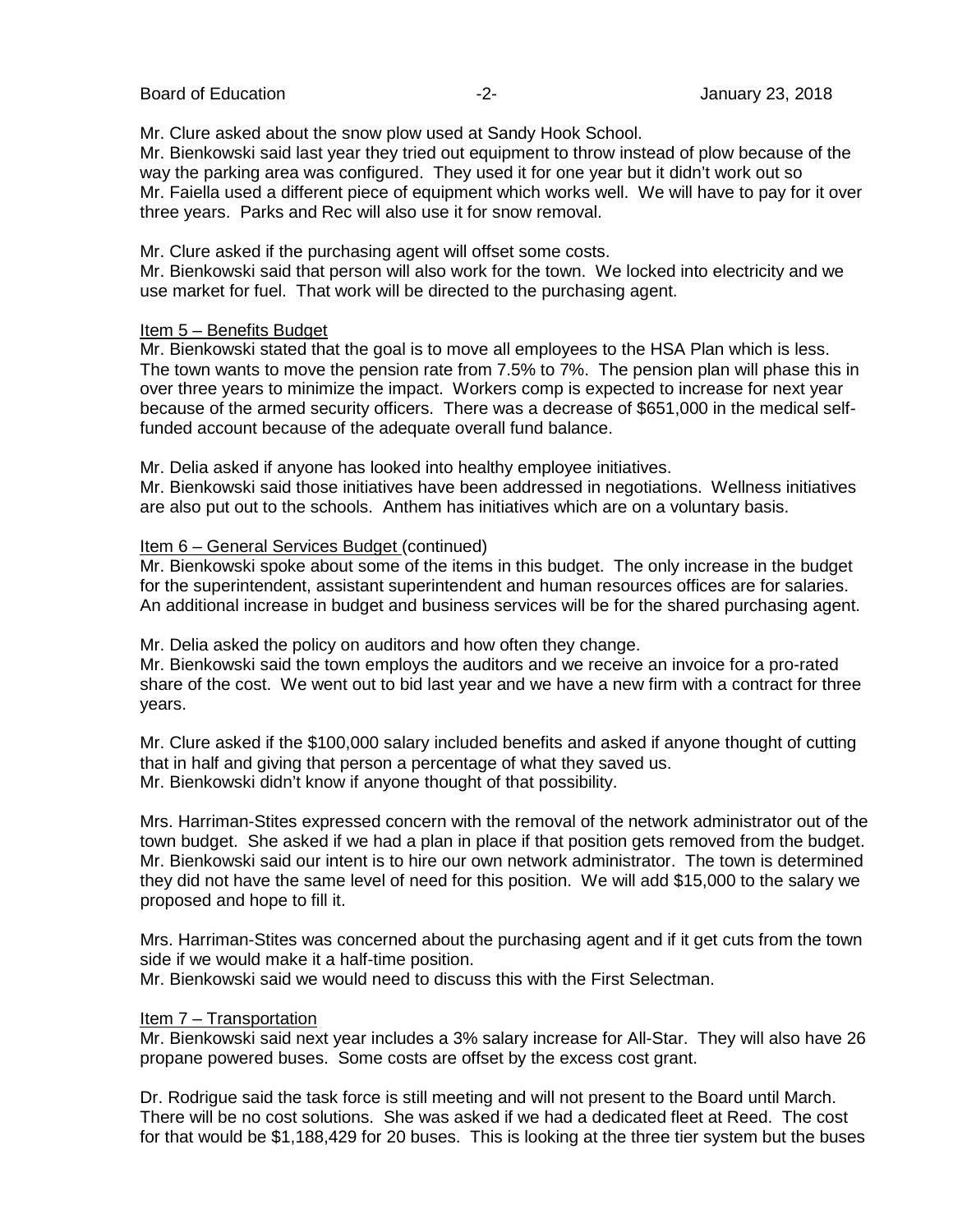would be used differently. If we remained in the same configuration as now with 46 buses we would need an additional nine to transport elementary students if we had 20 dedicated for Reed. The estimated cost would be over \$500,000 to add those buses.

Mrs. Harriman-Stites asked if Reed would be on a separate tier. Mrs. Vadas said it would still be a two-tier system but it eliminates the shuttle because Reed

would have their own buses. We would need nine for the elementary level.

Mr. Clure asked if it was possible for a review of miles per gallon. We are paying more to have the propane buses on the road. He asked if we could delay the purchases a year and possibly save and also asked for an analysis of a potential savings. He suggested asking them to delay the purchases a year.

Mr. Bienkowski said dealing with a contract that has been negotiated and taking into account all aspects of operating a transportation system it is unlikely they would want to open the contract. Diesel vehicles require more maintenance as they get older. He doesn't think it would be to our advantage to reopen the contract to delay the purchasing of the buses because they might want to negotiate other things. He would advise not to open it. All-Star is looking for a property investment in town to keep the buses and would install a larger propane tank.

Mr. Delia asked if we were bringing in propane tanks now.

Mr. Bienkowski said we put out a bid for propane to provide an infrastructure to fill the vehicles. Mitchell got the bid and installed the tank but it could be moved. It's owned by Mitchell but they would put a permanent installation in the ground.

Mrs. Ku asked to have the transportation options in the format from previous meetings. She asked for questions from the Board by Monday for next week's meetings.

#### Item 8 – Public Participation

Katie Burke, 48 Taunton Hill Road, spoke about the three-tier plan she and Mrs. Kortze put together but was not accepted. She reconfigured the three tier system and presented it to the task force yesterday and met with Dr. Rodrigue, Mr. Dufour and Mrs. Vadas and was told that All-Star had to re-look at it. Today she received a note that it would not work. Not sure why someone would just say it would not work without looking at the details. She asked that the Board dig into the details and evidence and be fully aware of the plans being discussed. Dr. Rodrigue did say she was looking for more information. Please ask for evidence for the plans turned down by the task force.

Julia Conlin, 11 Old Castle Drive, was concerned that if there is a solution that might cost money it should be decided now. Shuttles are crowded. We may need an option with more costs.

MOTION: Mr. Clure moved to adjourn. Mr. Cruson seconded. Motion passes unanimously. Item 9 – Adjournment

The meeting adjourned at 10:12 p.m.

Respectfully submitted:

\_\_\_\_\_\_\_\_\_\_\_\_\_\_\_\_\_\_\_\_\_\_\_\_\_\_\_\_\_\_\_\_\_\_\_\_ Daniel J. Cruson, Jr. **Secretary**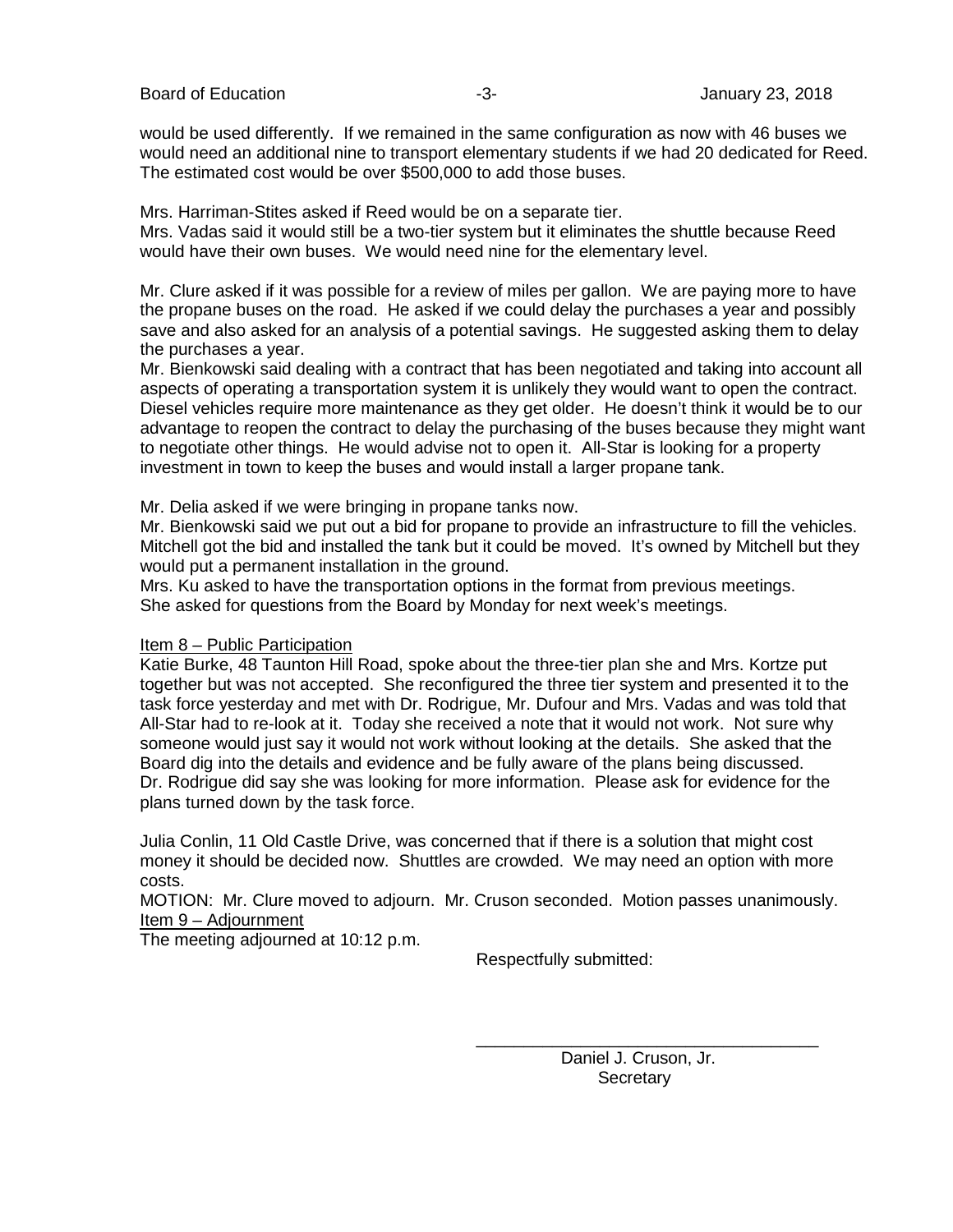# Elementary buses used last year

 $\frac{1}{2}$ 

| Hawley        | 8 |
|---------------|---|
| Sandy Hook    | 9 |
| Middle Gate   | ٩ |
| Head O'Meadow | 9 |
|               |   |

Current fleet has 46 buses. If we dedicate 20 to Reed we would need and additional 9 to transport the elementary schools. This is assuming that we keep the current configuration of  $\mathbb{E}(-\rightarrow)$ two tiers and the school times remain the same.

Estimated cost of the additional buses would be based on a configuration of 77 passenger at \$339.90 per day and 47 passenger buses at \$309.52 per day. The exact configuration would have to be determined by the bus company. Estimated cost would be over \$500,000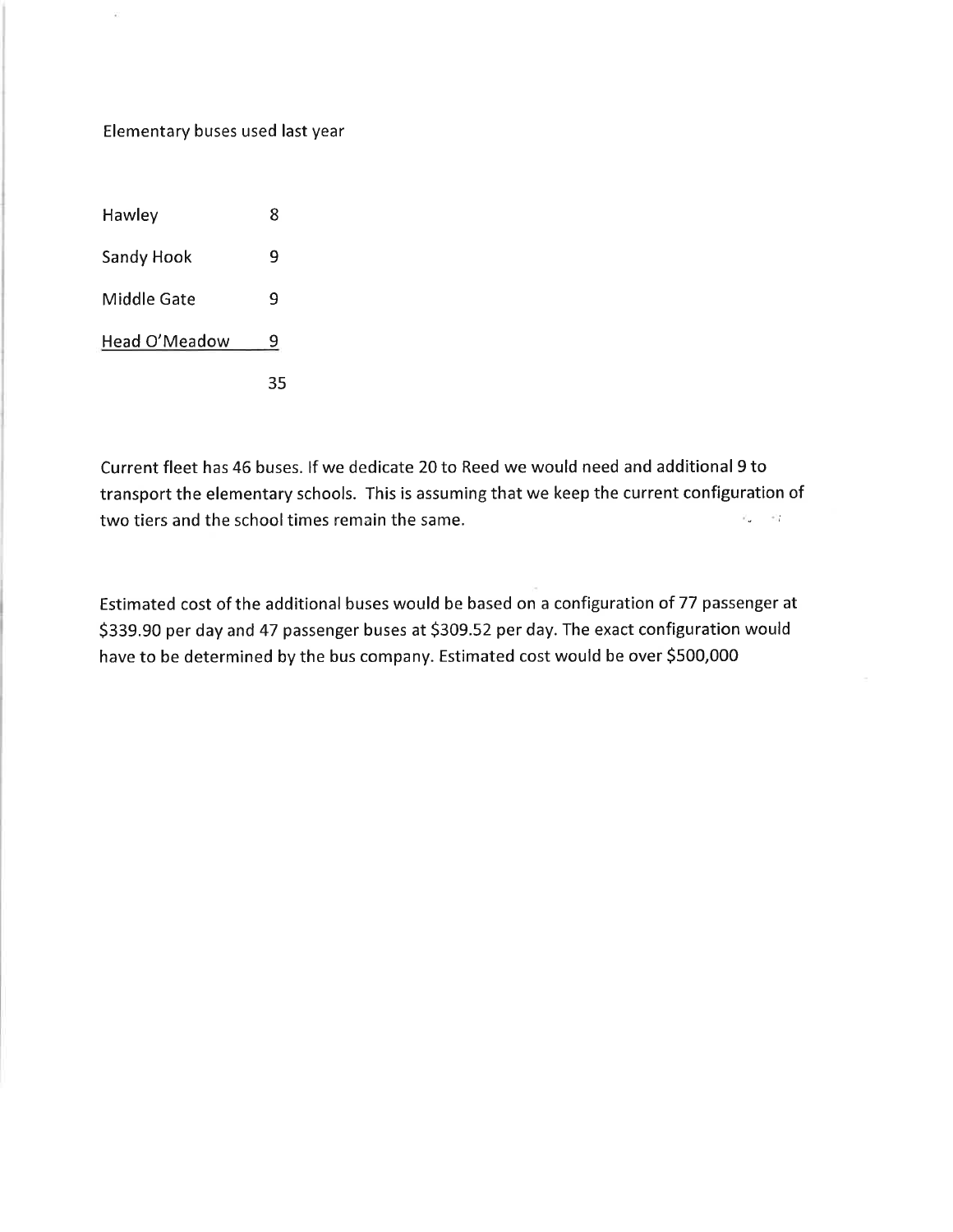## **DEDICATED FLEET AT REED**

Previously, in 3-Tier System, we utilized 30 buses

To move to dedicated buses at Reed, we would need 20 buses based on 10 (77P) & 10 (47P) = \$1,188,439

 $1 - 240 = 6$ 

 $\mathbf{r}$ 

 $77 = 339.90 \times 10 \times 183$  school days = \$622,017  $47 = 309.52 \times 10 \times 183$  school days = \$566,422

# \$1,188,439

If all buses are propane, the addition fuel cost =  $$64,746.$ 

If all are diesel =  $$88,000$ .

Fuel is based on 2200 gallons per bus.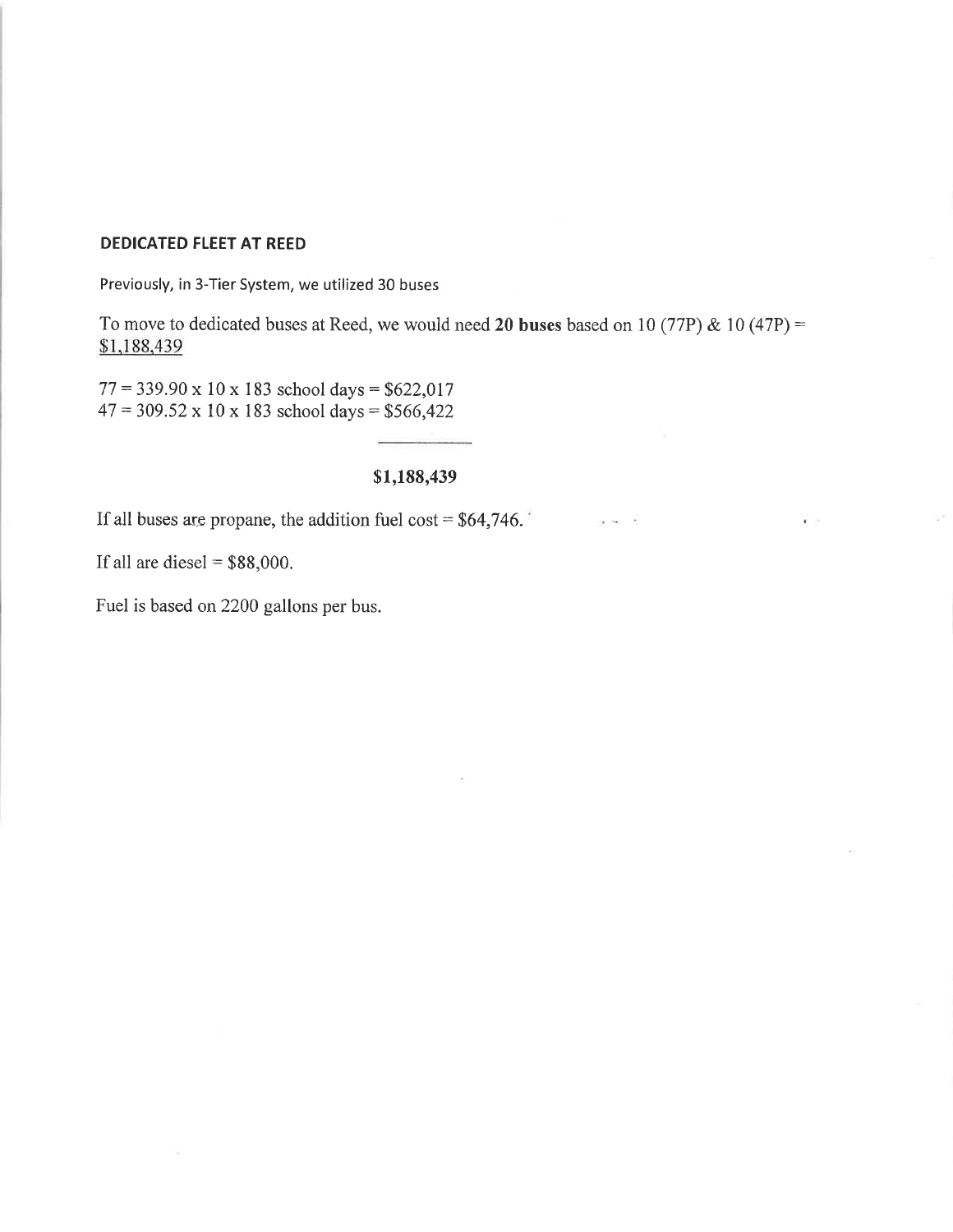|                                                |                                                | 2018-19 REQUESTED PROPERTY AND EQUIPMENT                                                                                                                                                                                                              |                        |                                                     |           |
|------------------------------------------------|------------------------------------------------|-------------------------------------------------------------------------------------------------------------------------------------------------------------------------------------------------------------------------------------------------------|------------------------|-----------------------------------------------------|-----------|
| 1-001-50-022-7200 NMS<br><b>EQUIPMENT</b>      | Units<br>EQUIPMENT - MUSIC                     | Description                                                                                                                                                                                                                                           | Unit Price             | <b>Amount</b>                                       |           |
|                                                | $\sim$ $-$                                     | 1/2 size String Bass Outfit<br>Shipping                                                                                                                                                                                                               | \$150<br>\$1,149       | \$150<br>\$2,298                                    | \$2,448   |
| 1-001-50-024-7200 NMS                          | EQUIPMENT-PE                                   | Treadmill for Student Use                                                                                                                                                                                                                             | \$1,500                | \$1,500                                             | \$1,500   |
| 1-001-60-022-7200 NHS                          | EQUIPMENT - MUSIC                              | Double Bass for Orchestra<br><b>Bass Clarinet</b>                                                                                                                                                                                                     | \$2,500<br>\$1,700     | $$2,500$<br>$$1,700$                                | \$4,200   |
| 1-001-60-032-7200 NHS                          | $\overline{\phantom{0}}$<br>EQUIPMENT - SPORTS | Golf Cart - Field Supervision                                                                                                                                                                                                                         | \$4,000                | \$4,000                                             | \$4,000   |
| 1-001-75-058-7200 SPEC ED EQUIPMENT - SP/HEAR. | 4                                              | FM systems, Hearing Impaired Students                                                                                                                                                                                                                 | \$2,300                | \$9,200                                             | \$9,200   |
| 1-001-81-085-7200 TECH                         | EQUIPMENT - INFO. TECH.                        | Obsolete computers, laptops, iPads, projectors, smartboards<br>New Initiatives - Priority 1 for Schools<br>Superintendent's budget cut                                                                                                                |                        | (330,000)<br>\$500,000<br>\$80,000                  | \$550,000 |
| 1-001-85-088-7200 SECUR                        | EQUIPMENT - SECURITY                           | Two-way radios - Motorola XPR-3500<br>$\mathbf{\Omega}$                                                                                                                                                                                               | \$550                  | \$1,100                                             | \$1,100   |
| 1-001-90-098-7200 PLANT                        | 4<br>EQUIPMENT - DISTRICT FURNITURE            | NMS Maker space, 18 tables, 24 stools, 16 beanbags, 2 whiteboards<br>HOM replacement folding chairs with carts<br>MG Replacement of 4 Playground Benches<br>HAW Replacement File Cabinets<br>RIS Teacher Chair Replacements<br>150<br>$\overline{15}$ | \$37<br>\$625<br>\$261 | \$2,500<br>\$5,500<br>\$6,386<br>\$5,500<br>\$3,913 | \$23,799  |
| TOTAL EQUIPMENT                                |                                                |                                                                                                                                                                                                                                                       |                        |                                                     | \$596,247 |

1/23/2018

 $\bigcup$  Equipment

C

 $\bigcup$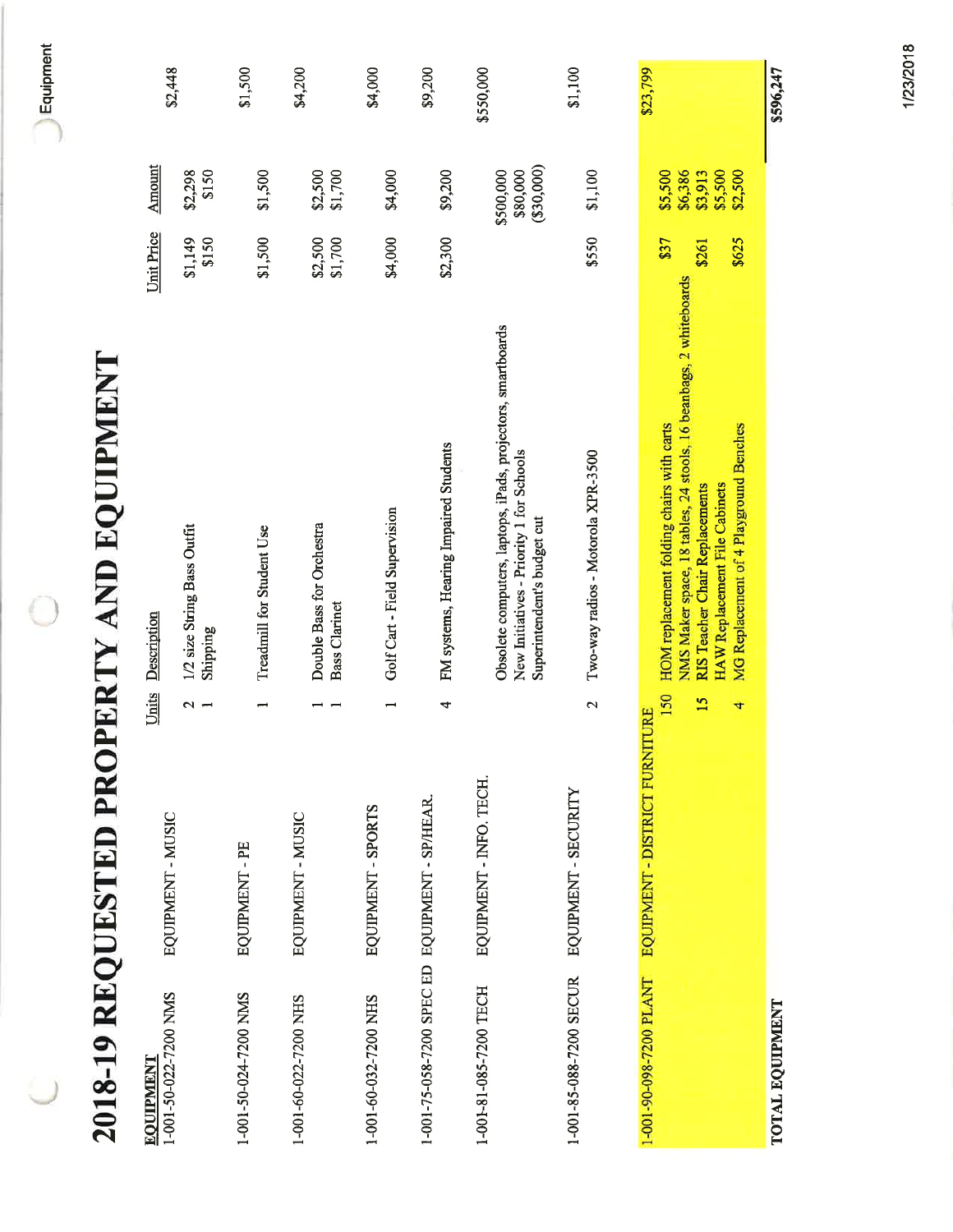| PROPERTY & LIABILITY INSURANCE                                                                       |                                                                                                                                                                                                |                                                         |                                                |                                                      |                                                                             | ESTIMATED INSURANCE RATES                      |                                                                  |                              |                                   |                                                                                                      |  |
|------------------------------------------------------------------------------------------------------|------------------------------------------------------------------------------------------------------------------------------------------------------------------------------------------------|---------------------------------------------------------|------------------------------------------------|------------------------------------------------------|-----------------------------------------------------------------------------|------------------------------------------------|------------------------------------------------------------------|------------------------------|-----------------------------------|------------------------------------------------------------------------------------------------------|--|
| 2017-18 Current & 2018-19 Estimated                                                                  |                                                                                                                                                                                                |                                                         |                                                |                                                      |                                                                             |                                                |                                                                  |                              | 3.50% factor property & liability | 3.00% 3% factor workers compensation                                                                 |  |
| ACCOUNT                                                                                              | <b>DESCRIPTION</b>                                                                                                                                                                             | Expended<br>2014-15                                     | Expended<br>2015-16                            | Expended<br>2016-17                                  | <b>Budgeted</b><br>2017-18                                                  | Expected<br>2017-18                            | Proposed<br>2018-19                                              | <b>Increase</b><br>2018-19   | 2018-19<br>খ                      | <b>Account Number</b>                                                                                |  |
| 1-001-60-032-4120-0000<br>1-001-84-083-4120-0000<br>1-001-90-096-4120-0000<br>1-001-92-087-4120-0000 | ATHLETIC ACTIVITIES INS.<br>LIABILITY/UMBRELLA INS.<br>PROPERTY INSURANCE<br>TRANS. INSURANCE                                                                                                  | ٠<br>32,000<br>179,335<br>114,252                       | 190,946<br>122,582<br>37,950                   | 37,950<br>170,160<br>173,050                         | 177,769<br>189,243<br>45,000                                                | 189,662<br>45,000<br>175,843                   | 196,512<br>50,550<br>185,652                                     | ٠<br>9,809<br>6,850<br>5,550 | 22.24%<br>5.73%<br>6.74%          | 1-001-60-032-4120-0000<br>1-001-84-083-4120-0000<br>1-001-90-096-4120-0000<br>1-001-92-087-4120-0000 |  |
| TOTAL - PROPERTY & LIABILITY                                                                         |                                                                                                                                                                                                | 325,587                                                 | 351,478                                        | 381,160                                              | 412,012                                                                     | 410,505                                        | 432,713                                                          | 22,209                       | 7.46%                             |                                                                                                      |  |
| CIRMA, Rose & Kieman, Inc. Policies                                                                  |                                                                                                                                                                                                | Expended<br>2014-15                                     | Expended<br>2015-16                            | Expended<br>2016-17                                  | <b>Budgeted</b><br>2017-18                                                  | Expected<br>2017-18                            | Proposed<br>2018-19                                              | Adjustment                   |                                   |                                                                                                      |  |
| 1-001-84-083-4120-0000                                                                               | LAP Reimbursable deductible<br>Commercial General Liability<br>LIABILITY/UMBRELLA INS.<br>School Leaders<br>Transfer out<br><b>Agency Fee</b><br>Umbrella<br>Crime                             | 179,335<br>38,940<br>50,064<br>1,870<br>7,800<br>80,661 | 7,800<br>190,946<br>52,568<br>40,887<br>89,691 | 89,229<br>31,434<br>7,800<br>170,160<br>41,697       | (2,000)<br>1,926<br>43,156<br>32,534<br>92,353<br>2,000<br>7,800<br>177,769 | 32,534<br>43,156<br>7,800<br>175,843<br>92,353 | 95,586<br>2,000<br>44,666<br>33,673<br>1,926<br>7,800<br>185,652 | $\bullet$<br>٠               |                                   |                                                                                                      |  |
| 1-001-90-096-4120-0000                                                                               | Vehicle Coverage - maintenance vehicles<br>Value shift on property/Cannon copiers<br>Underground Tank Liability<br>PROPERTY INSURANCE<br>Property & Boiler<br><b>Agency Fee</b><br>Transfer in | 103,109<br>383<br>5,000<br>5,760<br>114,252             | 5.000<br>2,445<br>5,160<br>122,582<br>109,977  | 6,572<br>5,000<br>1,682<br>239<br>159,557<br>173,050 | 10,000<br>5,000<br>2,300<br>6,802<br>189,243<br>165,141                     | 1,848<br>5,000<br>189,662<br>175,467<br>7,347  | 181,608<br>2,300<br>7,604<br>5,000<br>196,512                    |                              |                                   |                                                                                                      |  |
| 1-001-92-087-4120-0000                                                                               | Total Town Purchased LAP Insurances<br>TRANSPORTATION<br>Transportation<br>Agency Fee                                                                                                          | 293,587                                                 | 313,528                                        | 343,210                                              | 367,012                                                                     | 365,505                                        | ê<br>382,163                                                     |                              |                                   |                                                                                                      |  |
| 1-001-86-090-2700-0000                                                                               | TOTAL WORKERS COMPENSATION<br><b>Total Town Purchased Insurances</b><br>Workers Compensation<br>Transfer out<br><b>Agency Fee</b>                                                              | 773,267<br>,480<br>22,200<br>479,680<br>457             | 480,726<br>502,926<br>816,454<br>22,200        | 846,095<br>480,685<br>502,885<br>22,200              | (13,000)<br>504,430<br>871,442<br>495,230<br>22,200                         | 868,506<br>480,802<br>22,200<br>503,002        | 899,589<br>22,200<br>517,426<br>495,226                          |                              |                                   |                                                                                                      |  |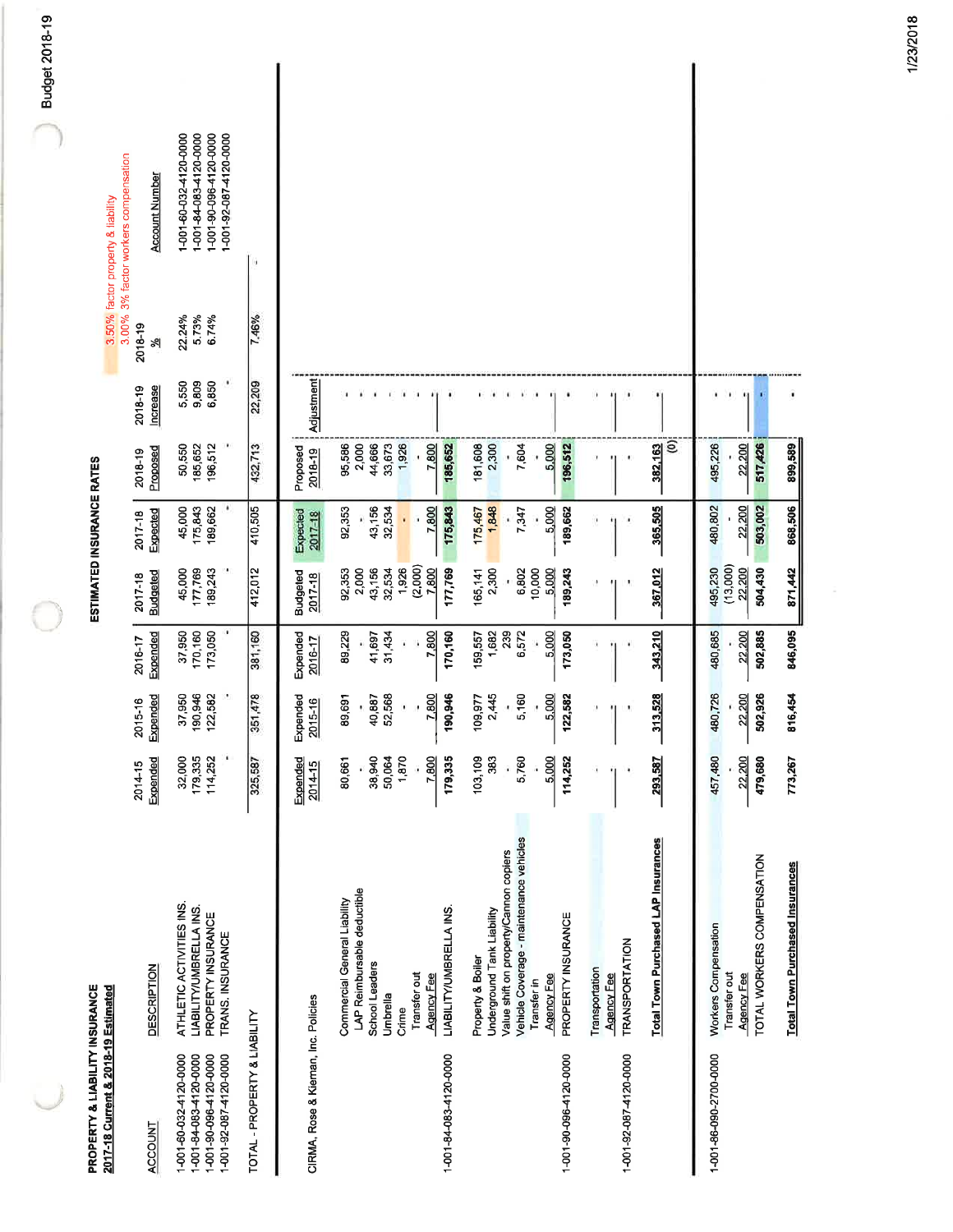1/23/2018

| FUEL OIL BUDGET FOR 2017-18 |                 |                 | 2018-19\$ Est |                 |                 |
|-----------------------------|-----------------|-----------------|---------------|-----------------|-----------------|
| \$1,8850<br>2/27/17 Price   | 2017-18         | 2017-18         | \$2,0000      | 2018-19         |                 |
|                             | <b>Budgeted</b> | <b>Budgeted</b> | Gallons       | <b>Budgeted</b> | <b>Budgeted</b> |
| .ocation                    | Gallonage       | <b>Dollars</b>  | 16-17 used    | Gallonage       | <b>Dollars</b>  |
| Hawley                      | 11,000          | \$20,735        | 8752          | 9,000           | \$18,000        |
| <b>Middle Gate</b>          |                 |                 |               |                 |                 |
| <b>Head O'Meadow</b>        | 28,000          | \$52,780        | 27,647        | 28,000          | \$56,000        |
| Reed Intermediate           | 38,950          | \$73,420        |               | 4,000           | \$8,000         |
| <b>Middle School</b>        |                 |                 |               |                 |                 |
| <b>High School</b>          | 63,050          | \$126,390       | 7,552         | 4,000           | \$14,000        |
| <b>Hot Water</b>            | 4,000           |                 | 2,912         | 3,000           |                 |
| General - Maintenance       | 3,000           | \$5,655         | 4.404         | 4,000           | \$8,000         |
| Total Oil Cost              |                 |                 |               |                 |                 |
|                             | 148,000         | \$278,980       | 51,267        | 52,000          | \$104,000       |

can adjust if inventory on hand

# Oil & Diesel Bid 2/15/2018

|          | \$227,475       |         |                   | \$202,200                                          |                | Total for these Two Commodities |                     |
|----------|-----------------|---------|-------------------|----------------------------------------------------|----------------|---------------------------------|---------------------|
| \$13,000 | 2.250 \$117,000 |         | 0.000000          | \$104,000                                          | 2.00           | 52,000                          | Fuel Oil            |
| \$12,275 | 2.250 \$110,475 |         | \$98,200 0.000000 |                                                    | 2.00           | 49,100                          | <b>Total Diesel</b> |
| \$225    | 2.250 \$2,025   |         | 0.000000          | \$1,800                                            | $\frac{8}{20}$ | 900                             | Diesel Maint        |
| \$12,050 | 2.250 \$108,450 |         | 0.000000          | \$96,400                                           | 2.00           | 48,200                          | Diesel Buses        |
| Cost     |                 |         |                   | Budget \$ Total Cost 2/15 bid # Budget \$ Bid cost |                | Gallons                         |                     |
| hcreased |                 | Revised | Actual            | <b>Budgeted</b>                                    |                |                                 |                     |

**Total Budget Need - School Budget** 

\$25,275

BUT TT EST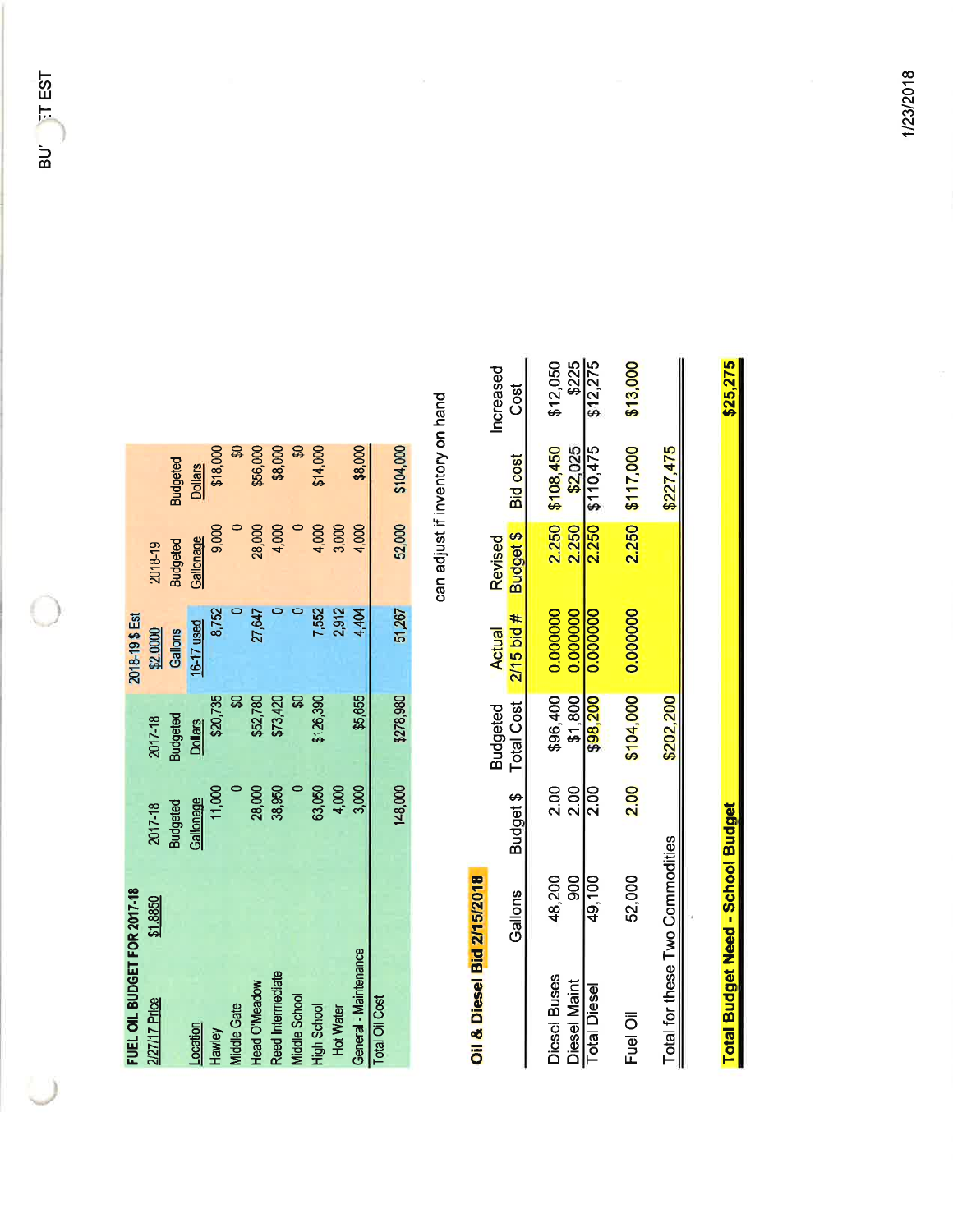Sewers & Water.xls Sewer

€

| 2016-17           | Account                 | # 1-001-90-096-3230-0000 |                       |                 | <b>Budget</b>                     | \$36,700       |                                     |              |                     |
|-------------------|-------------------------|--------------------------|-----------------------|-----------------|-----------------------------------|----------------|-------------------------------------|--------------|---------------------|
| Location          | Account #               | 2016<br>July-Sept        | Oct-Dec               | 2017<br>Jan-Mar | Apr-Jun                           | <b>Total</b>   | <b>Budgeted</b><br>2016-17          | Balance      | Proposed<br>2017-18 |
| Hawley            | 04-6-0980106            | 420.34                   | 315.25                | 525.42          | 570.46                            | 1,831.47       | 2,000                               | 168.53       | 2,000               |
| Sandy Hook        | ഗ്മ<br>05-6-098088      |                          | 195.00                | 247.84          | ¥                                 | 442.84         | 4,500                               | 4,057.16     | 4,500               |
| Reed Intermediate | 04-6-9806065            | 630.50                   | 1,178.44              | 1,185.95        | 1,088.37                          | 4,083.26       | 4,500                               | 416.74       | 4,500               |
| Middle School     | 04-6-0980542            | 1,396.12                 | 990.79                | 1,606.28        | 1,651.32                          | 5,644.51       | 6,600                               | 955.49       | 6,600               |
| High School*      | π<br>04-6-098003        | 6,792.93                 | 11,394.11             | 6,732.88        | 3,978.18                          | 28,898.10      | 18,900                              | (9,998.10)   | 18,900              |
| Wharehouse town   | separate                |                          | washed roof in Aug    |                 |                                   | $\blacksquare$ | 200                                 | 200.00       | 200                 |
| Total             |                         | 9,239.89                 | 14,073.59             | 10,298.37       | 7,288.33                          | 40,900.18      | $\boldsymbol{\mathsf{S}}$<br>36,700 | (4,200.18)   | 36,700              |
|                   | Σ<br>difference over    | 6,199.96                 | 5,952.09              | 307.88          | (758.09)<br><b>Actual balance</b> | $-54,200.18$   |                                     |              |                     |
| 2017-18           | 雙<br>Account            | 1-001-90-096-3230-0000   |                       |                 | <b>Budget</b>                     | \$36,700       |                                     |              |                     |
|                   |                         | 2017                     |                       | 2018            |                                   |                | 2017-18                             |              | 2018-19             |
| Location          | Account #               | July-Sept                | Oct-Dec               | Jan-Mar         | Apr-Jun                           | <b>Total</b>   | <b>Budgeted</b>                     | Balance      | Proposed            |
| Hawley            | 04-6-0980106<br># units | 502.90<br>67.00          | 450.36<br>60.00       | 525.42          | 570.46                            | 2,049.14       | 2,000                               | (49.14)      | 2,000               |
| Sandy Hook        | 05-6-0980885            | 848.18                   | 1,381.10              | 850.00          | 850.00                            | 3,929.28       | 4,500                               | 570.72       | 4,500               |
| Reed Intermediate | 04-6-9806065<br># units | 735.59<br>113.00         | 18400<br>1,215.97     | 1,283.53        | 1,050.84                          | 4,285.93       | 4,500                               | 214.07       | 4,500               |
| Middle School     | 04-6-0980542<br># units | 1,546.24<br>98.00        | 1,238.49<br>16200     | 1,606.28        | 1,651.32                          | 6,042.33       | 6,600                               | 557.67       | 6,600               |
|                   | # units                 | 20600                    | 165.00                |                 |                                   |                |                                     |              |                     |
| High School*      | 04-6-0980031<br># units | 8,872.09<br>1,182.00     | 12,992.89<br>1,731.00 | 6,732.88        | 3,978.18                          | 32,576.04      | 18,900                              | (13, 676.04) | 28,000              |
| Wharehouse town   | separate                |                          |                       |                 |                                   |                | 200                                 | 200.00       | 200                 |
| Total             |                         | 12,505.00                | 17,278.81             | 10,998.11       | 8,100.80                          | 48,882.72      | <b>S</b><br>36,700                  | (12, 182.72) | 45,800              |
|                   | ≿<br>difference over    | 3,265.10                 | 3,205.22              | 699.74          | <b>Actual balance</b><br>812.47   | $-512,182.72$  |                                     |              |                     |

1/23/2018 3:20 PM

ž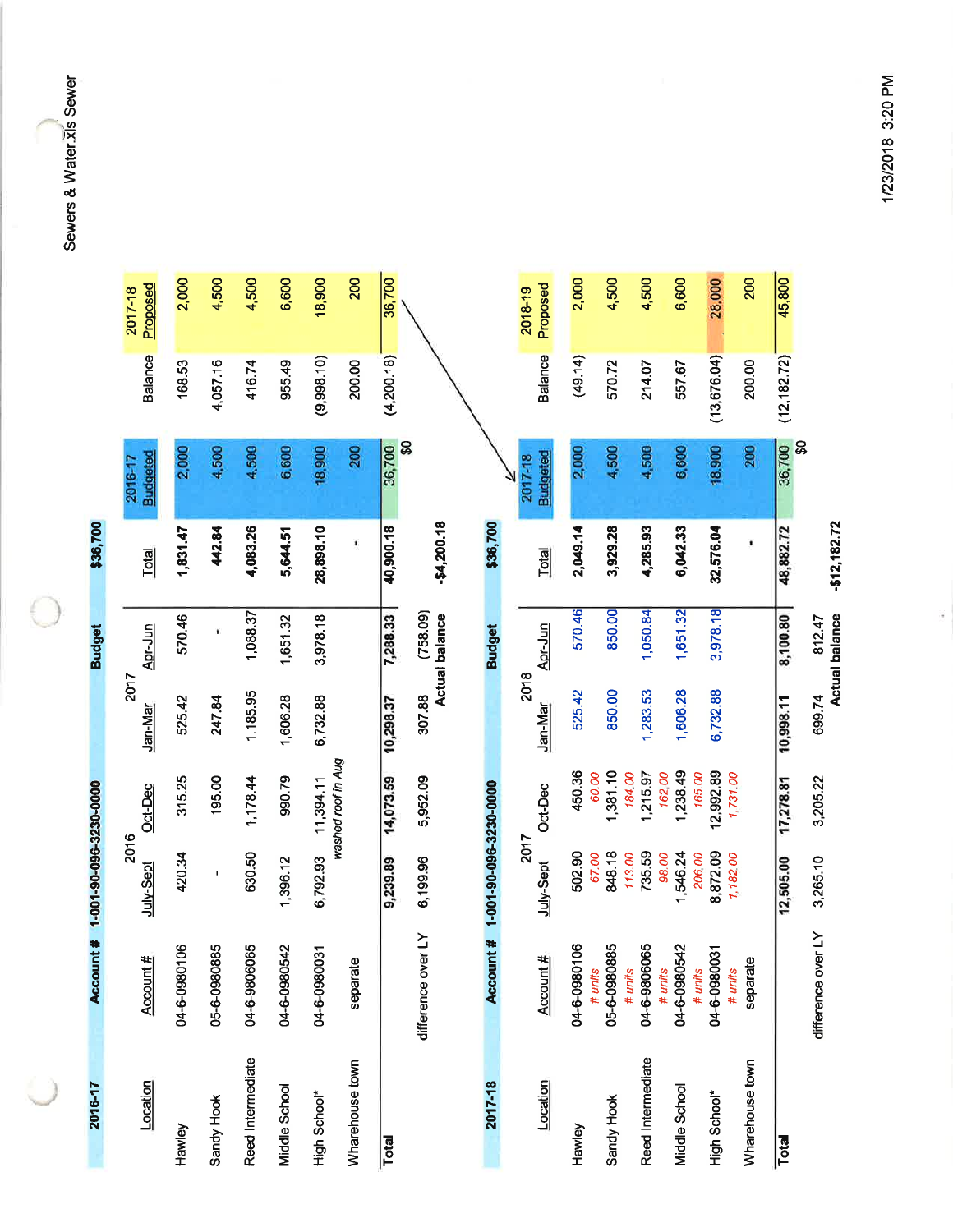BUILDING & SITE MAINTENANCE PROJECTS - FIRST YEAR OF FIVE YEAR PLAN

| PROJECT DESCRIPTION<br><b>HAWLEY SCHOOL</b>                                                              | <b>JUSTIFICATION</b>     | Priority                    | $2018 - 19$<br>YEAR <sub>1</sub>               |  |
|----------------------------------------------------------------------------------------------------------|--------------------------|-----------------------------|------------------------------------------------|--|
| REPLACE SIDEWALK SECTION AT FRONT ENTRANCE<br>RUBBER GYM FLOOR REPAIRS                                   | SAFETY<br>SAFETY         | Σ<br>$\geq$                 | 15,000<br>10,000<br>↮<br>$\boldsymbol{\omega}$ |  |
| HAWLEY - PROGRAM TOTAL                                                                                   |                          |                             | 25,000<br>↮                                    |  |
| INSTALL HVAC IN CAFETERIA<br><b>MIDDLE GATE SCHOOL</b>                                                   | COOLING STATION          | H                           | 35,000<br>↮                                    |  |
| <b>TOTAL</b><br>MIDDLE GATE - PROGRAM                                                                    |                          |                             | 35,000<br>↮                                    |  |
| CARPET/FLOORING REPLACEMENT PROGRAM<br>INSTALL VCT AT CUSTODIAL/DOCK AREA<br><b>HEAD O'MEADOW SCHOOL</b> | POOR CONDITION<br>SAFETY | Σ<br>$\mathbf{I}$           | 2,200<br>20,000<br>↮<br>ക                      |  |
| <b>HEAD O'MEADOW - PROGRAM TOTAL</b>                                                                     |                          |                             | 22,200<br>↮                                    |  |
| REPAINT CLASSROOMS AND HALLS PHASED PROJECT<br>REED SCHOOL                                               | WORN/ORIGINAL 2001       | Σ                           | 25,000<br>↮                                    |  |
| CARPET/FLOORING REPLACEMENT PROGRAM                                                                      | PERIODIC REQUIREMENT     | ↮<br>Σ                      | 20,000                                         |  |
| INSTALL MULLIONS & EXIT DEVICES AT EXTERIOR DOORS<br>SECURITY CAMERA FOR SOCCER FIELD                    | SAFETY                   | $\boldsymbol{\Theta}$<br>Σ  | 5,000                                          |  |
|                                                                                                          | SAFETY                   | ക<br>$\mathbf{r}$           | 20,000                                         |  |
| REED INTERMEDIATE - PROGRAM TOTAL                                                                        |                          | ↮                           | 70,000                                         |  |
| NON SKID FLOORING AT AUDITORIUM ORCHESTRA PIT<br><b>MIDDLE SCHOOL</b>                                    | SAFETY                   | I                           | 3,200                                          |  |
| INSTAL SOUND SYSTEM IN AUDITORIUM                                                                        | POOR CONDITION           | ₩<br>ェ                      | 20,000                                         |  |
| INSTALL ROOF OVER STAIRS TO NEW BOILER ROOM                                                              | SAFETY                   | $\boldsymbol{\varphi}$<br>ᆂ | 3,800                                          |  |
| INSTALL NEW VCT FLOORING - FACS ROOM (Family and Consumer Science)                                       | SAFETY                   | ₩<br>I                      | 3,000                                          |  |
| REPLACE CARPETING AT A WING ANNEX<br>INSTALL VCT FLOORING TO                                             | SAFETY                   | $\boldsymbol{\varphi}$<br>ᅚ | 4,000                                          |  |
| INSTALL NEW SECURITY CAMERA FRONT OF BUILDING                                                            | SAFETY                   | $\boldsymbol{\varphi}$<br>ᆂ | 5,000                                          |  |
| SIDEWALK / CURB REPAIRS                                                                                  | SAFETY                   | $\boldsymbol{\omega}$<br>工  | 25,000                                         |  |
| MIDDLE SCHOOL - PROGRAM TOTAL                                                                            |                          | ↮                           | 64,000                                         |  |